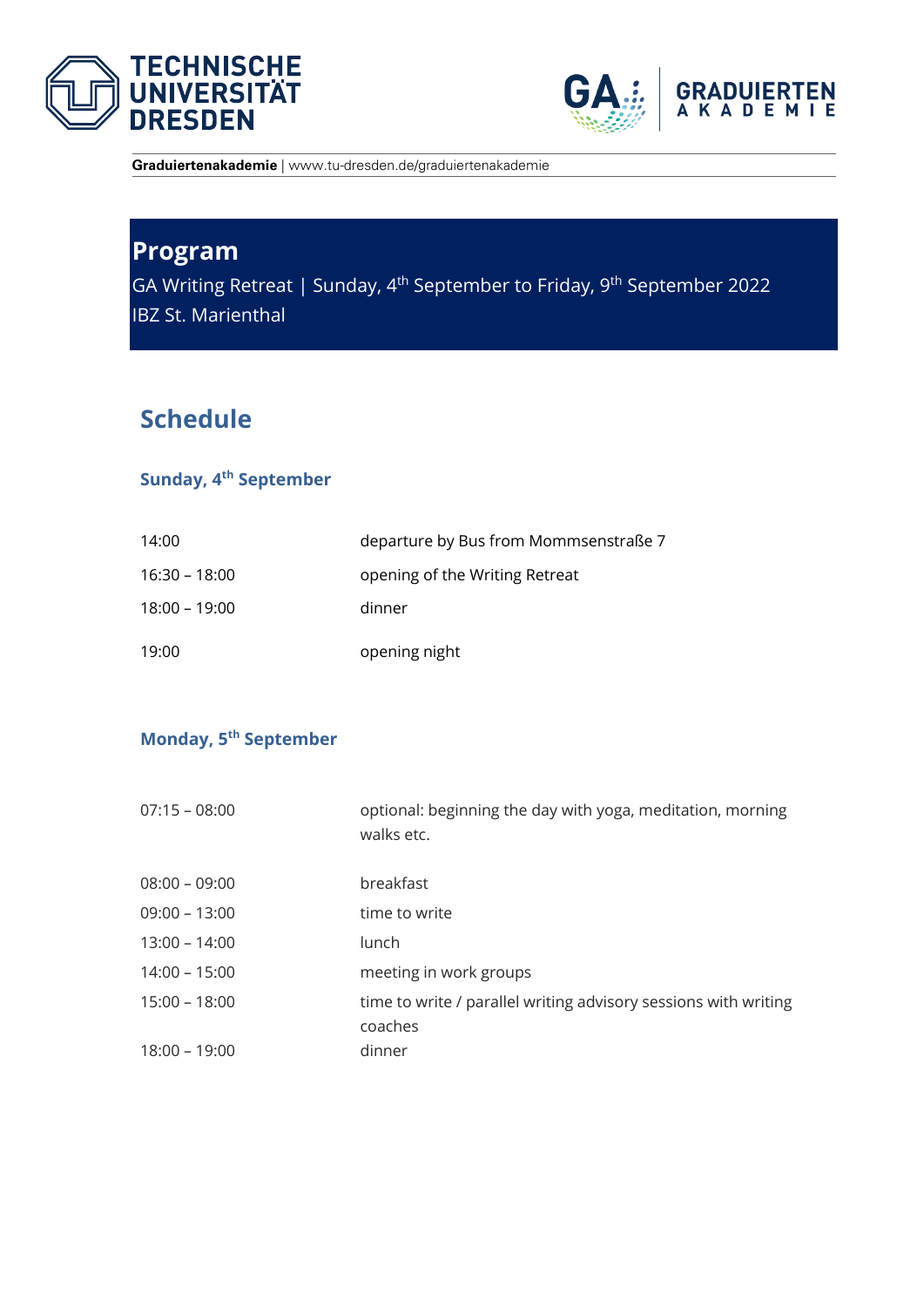### **Tuesday, 6th September**

| $07:15 - 08:00$ | optional: beginning the day with yoga, meditation, morning<br>walks etc.                    |
|-----------------|---------------------------------------------------------------------------------------------|
| $08:00 - 09:00$ | breakfast                                                                                   |
| $09:00 - 13:00$ | time to write                                                                               |
| $13:00 - 14:00$ | lunch                                                                                       |
| $14:00 - 15:30$ | Optional: text lab, introduction to peer feed back                                          |
| $15:30 - 16:30$ | time to write / parallel writing advisory sessions with writing<br>coaches                  |
| 16:30-18:00     | optional: guided tour of the St. Marienthal monastery<br>(costs $\epsilon$ 3,50 per person) |
| $18:00 - 19:00$ | dinner                                                                                      |

#### **Wednesday, 7 th September**

| $07:15 - 08:00$ | optional: beginning the day with yoga, meditation, morning<br>walks etc.   |
|-----------------|----------------------------------------------------------------------------|
| 08:00 - 09:00   | breakfast                                                                  |
| $09:00 - 13:00$ | time to write                                                              |
| $13:00 - 14:00$ | lunch                                                                      |
| $14:00 - 15:00$ | Meeting in work groups                                                     |
| $15:00 - 18:00$ | time to write / parallel writing advisory sessions with writing<br>coaches |
| $18:00 - 19:00$ | Dinner                                                                     |